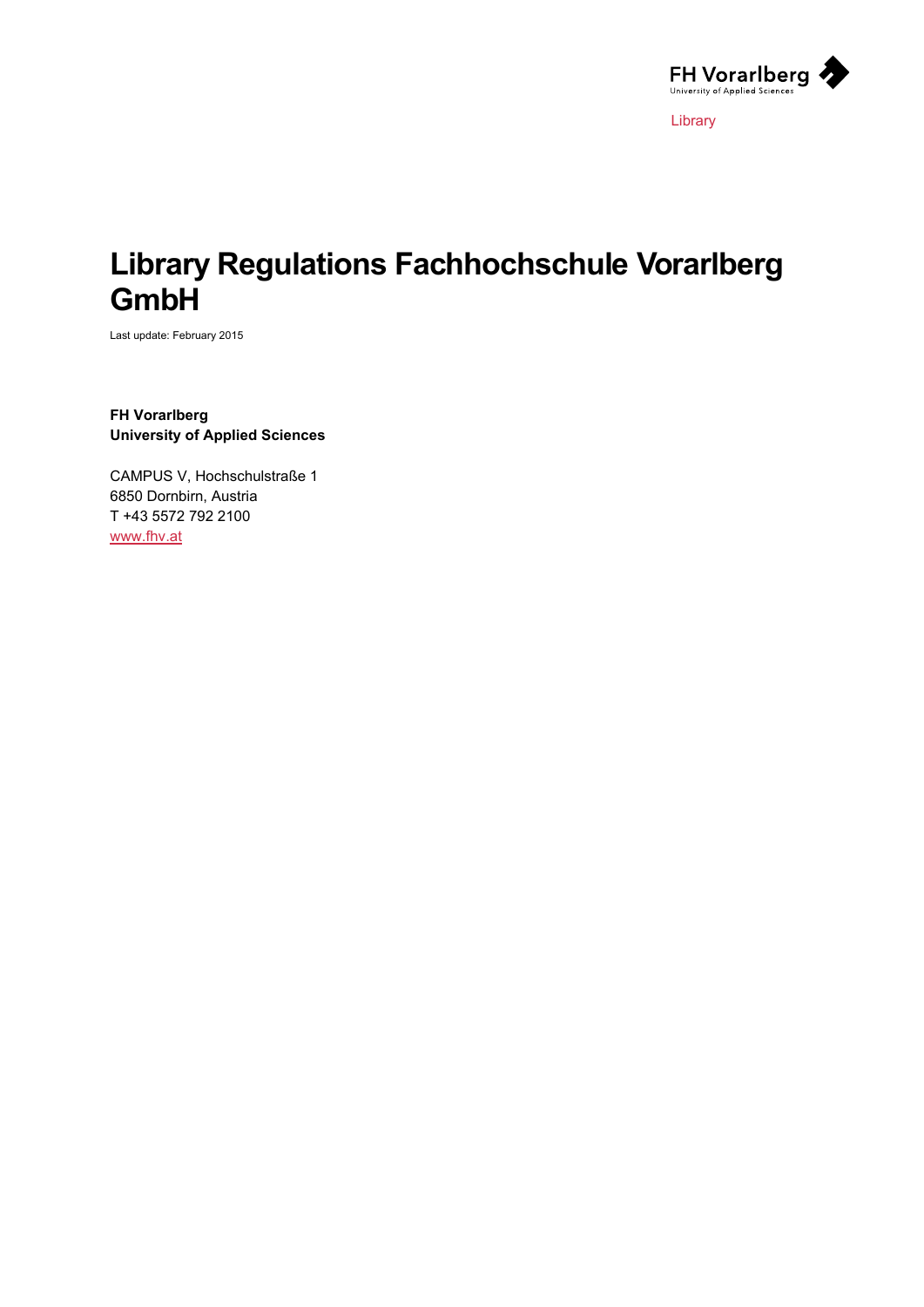# **CONTENTS**

| 1 |       |  |  |
|---|-------|--|--|
|   | § 1   |  |  |
|   | $§$ 2 |  |  |
|   | § 3   |  |  |
|   | § 4   |  |  |
|   | § 5   |  |  |
|   | §6    |  |  |
|   | § 7   |  |  |
|   | § 8   |  |  |
|   | § 9   |  |  |
|   |       |  |  |
|   |       |  |  |
|   |       |  |  |
| 2 |       |  |  |
|   |       |  |  |
|   |       |  |  |
|   |       |  |  |
|   |       |  |  |
|   |       |  |  |
| 3 |       |  |  |
|   |       |  |  |
|   |       |  |  |
|   |       |  |  |
|   |       |  |  |
|   |       |  |  |
|   |       |  |  |
|   |       |  |  |
|   |       |  |  |
|   |       |  |  |
|   |       |  |  |
|   |       |  |  |
| 4 |       |  |  |
|   |       |  |  |
|   |       |  |  |
|   |       |  |  |
|   |       |  |  |
|   |       |  |  |
| 5 |       |  |  |
|   |       |  |  |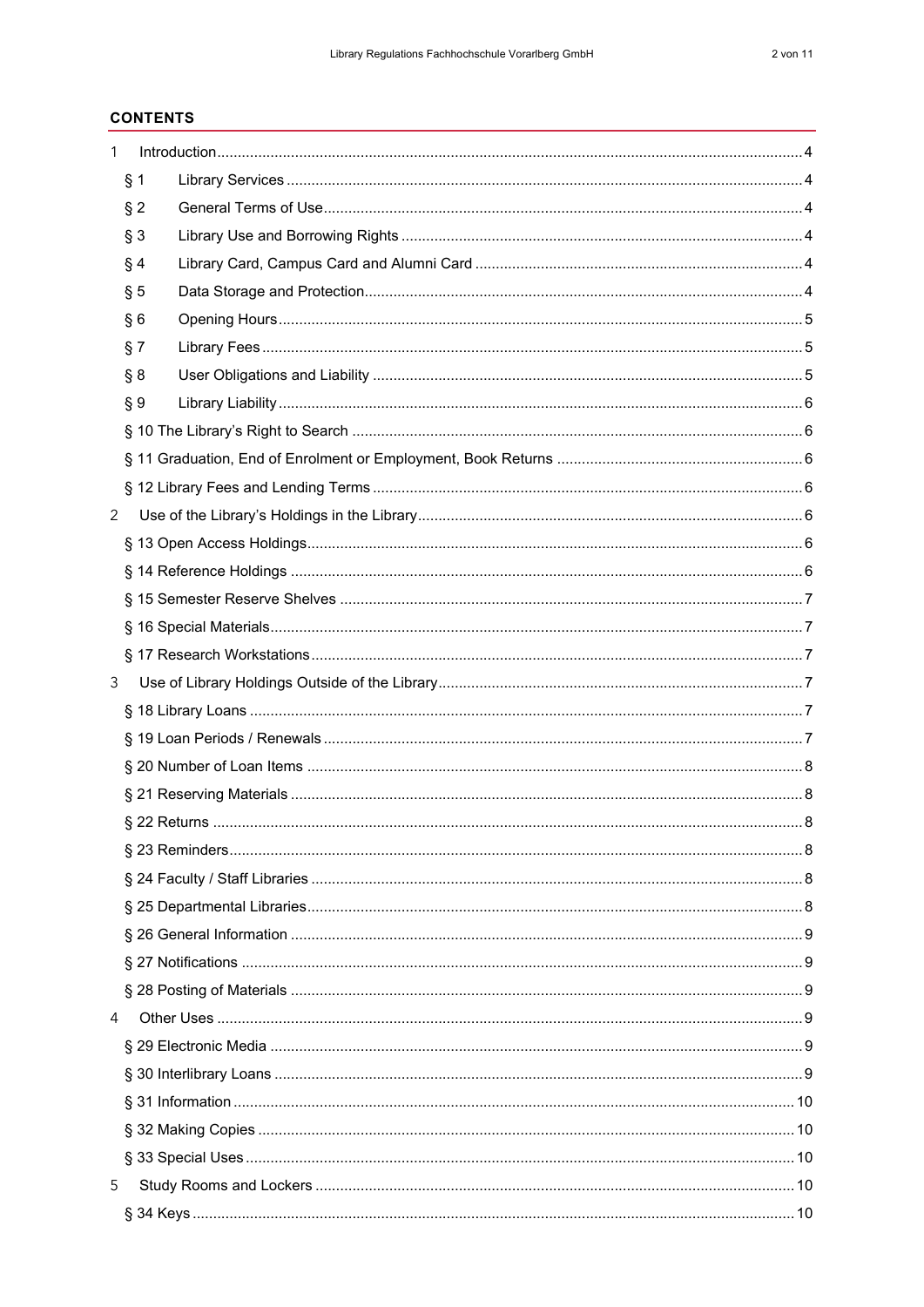| 6 |                                                                                                         |  |
|---|---------------------------------------------------------------------------------------------------------|--|
|   |                                                                                                         |  |
|   |                                                                                                         |  |
|   |                                                                                                         |  |
|   | § 41 Should difficulties of interpretation arise, the German text of these Library Regulations shall be |  |
|   |                                                                                                         |  |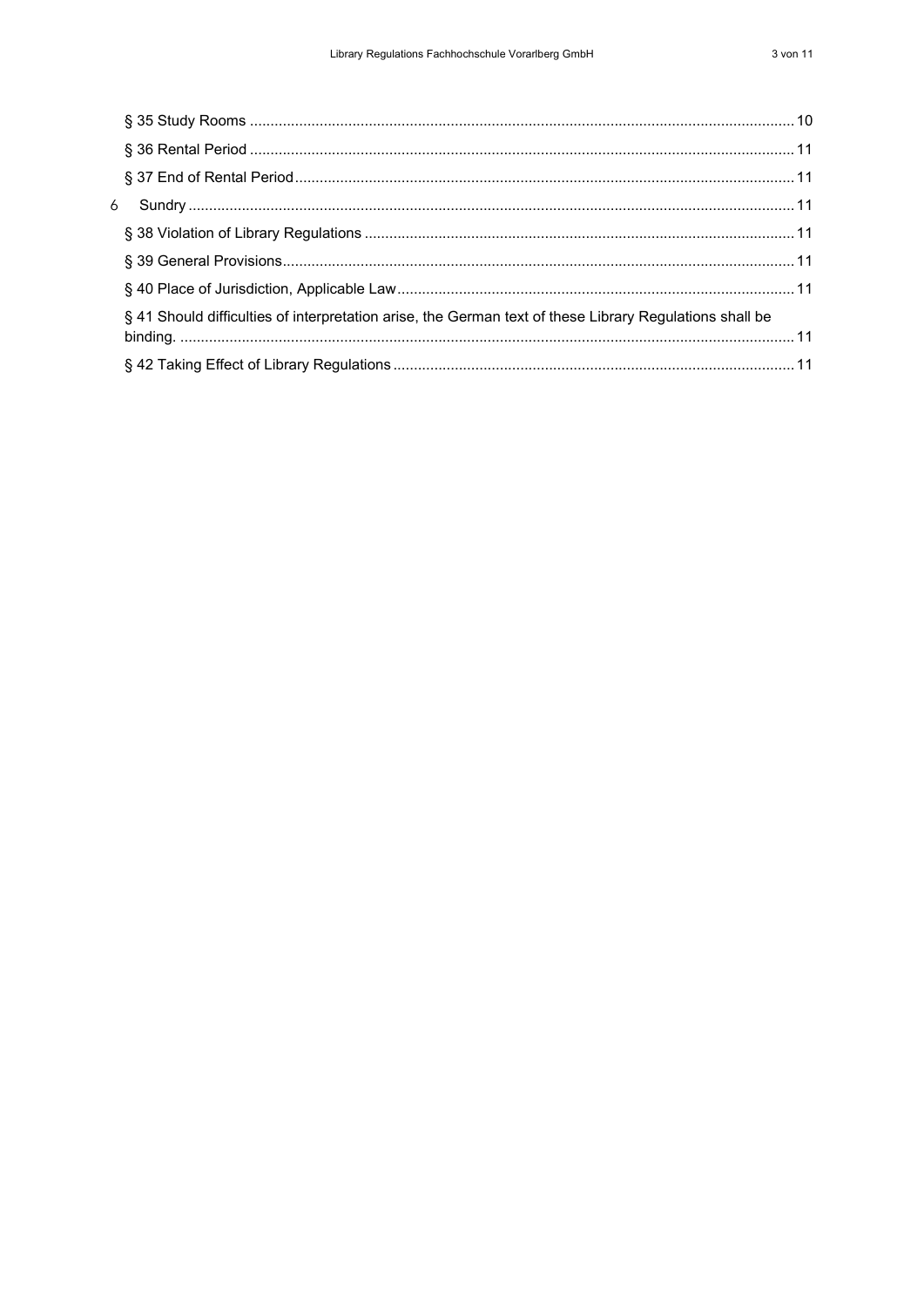#### <span id="page-3-1"></span><span id="page-3-0"></span>1 **INTRODUCTION**

#### **§ 1 LIBRARY SERVICES**

The Library is a central organizational unit of Vorarlberg University of Applied Sciences. As a university library, it primarily serves researchers, instructors and students at the University. As far as possible, it also caters to the general public in the region through its holdings and information services.

#### <span id="page-3-2"></span>**§ 2 GENERAL TERMS OF USE**

- (1) Use of the Library of Vorarlberg University of Applied Sciences is governed by the Library Regulations. The Library Regulations are available for viewing at the Library's Information Desk. Copies are on display in the entrance area to the Library. Library Regulations are also published on the Library's web page.
- (2) The Library functions as both a reference and lending library. Its holdings can be used in the Library as well as outside of the Library, in so far as such holdings are not affected by the restrictions listed in Section 14 below.
- **(3) The applicable Library Fees and Lending Terms as well as the University's Building Regulations, Fire Safety Regulations and the IT Policy of Vorarlberg University of Applied Sciences (as amended) form an integral part of the Library Regulations.**
- (4) Use of the Library of Vorarlberg University of Applied Sciences is subject to acceptance of the terms and provisions set forth in the Library Regulations as well as the terms and provisions of the documents (as amended) listed in Section 3 Paragraph 2 above. Library users therefore agree to follow the abovementioned terms and provisions as amended.
- (5) Violation of these terms and provisions may result in the suspension of Library privileges as well as the right to access University property.

## <span id="page-3-3"></span>**§ 3 LIBRARY USE AND BORROWING RIGHTS**

- (1) Persons who are 14 or older may be allowed to use the Library subject to the Library Regulations. There is no entitlement to use the Library.
- (2) Anyone wishing to use Library holdings outside of the Library must have borrowing rights. Borrowing rights are solely conditional upon the possession of a valid Library Card, Campus Card or Alumni Card issued by Vorarlberg University of Applied Sciences.

# <span id="page-3-4"></span>**§ 4 LIBRARY CARD, CAMPUS CARD AND ALUMNI CARD**

- (1) Persons applying to use the Library must show an official valid photo I.D. and pay the yearly membership fee.
- (2) The Library Card as well as the Campus and Alumni Card may be temporarily issued and subject to terms and requirements (e.g. a deposit). The Library Card as well as the Campus Card and Alumni Card are non-transferrable.
- (3) Loss of a card must be reported to the Library immediately, otherwise the user may be liable for any damages resulting from unauthorized use of his/her card.
- (4) By signing the personal data sheet and accepting the Library Card or the Campus Card users declare their acceptance of the Library Regulations of Vorarlberg University of Applied Sciences as amended.
- (5) Permission to use the Library is automatically given to students of Vorarlberg University of Applied Sciences upon enrolment and faculty and staff of Vorarlberg University of Applied Sciences upon the start of their contract.

# <span id="page-3-5"></span>**§ 5 DATA STORAGE AND PROTECTION**

- (1) Users acknowledge that the data collected for library registration, about their library use and borrowing habits are processed and administered electronically. This is done in full compliance with all data protection regulations.
- (2) User data (name, date of birth, address, user I.D. number, user group or other assignable data) are stored electronically.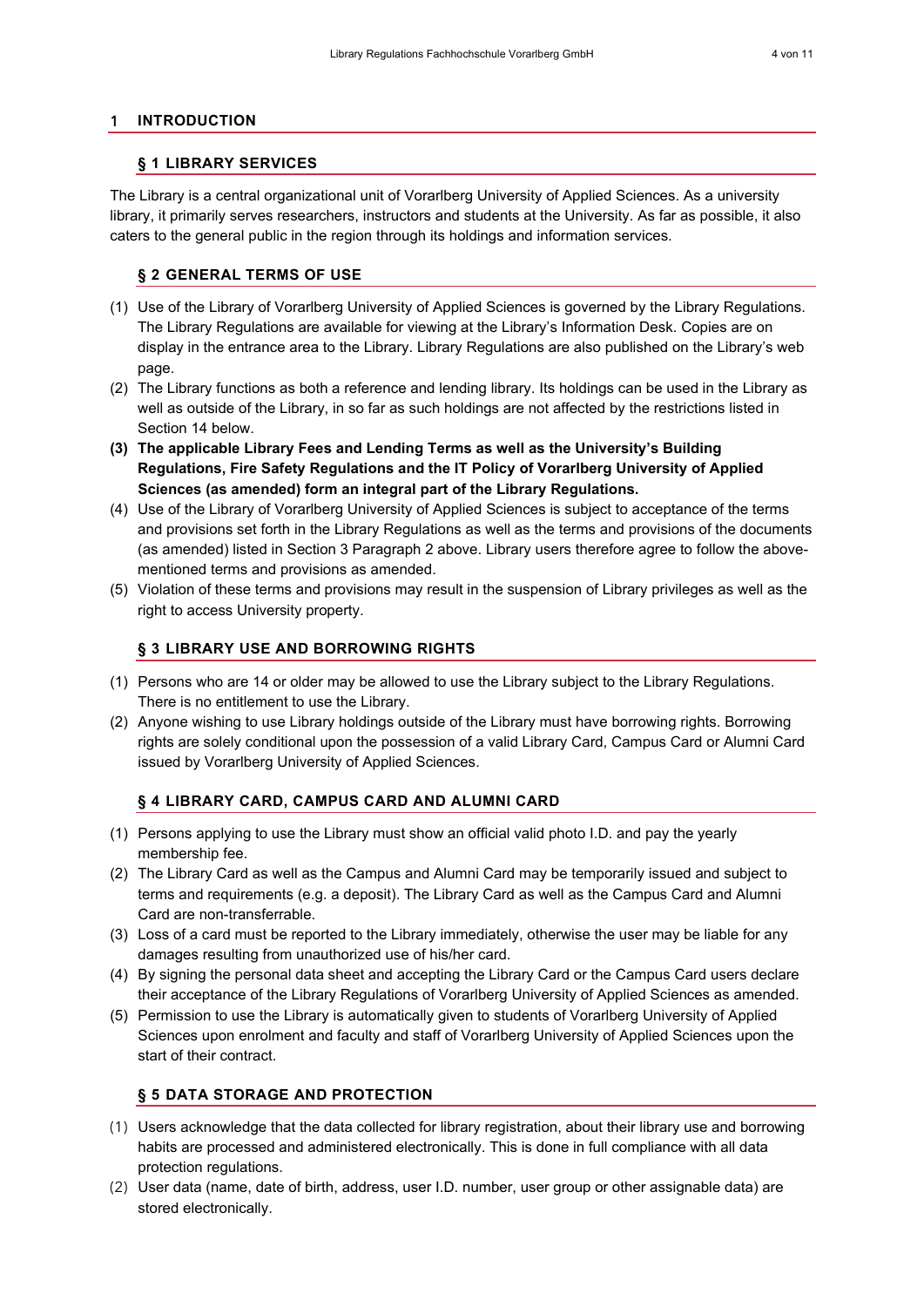- (3) Users are entitled to receive a complete copy of all data related to their person.
- (4) Any changes to user data should be reported to the Library immediately.
- (5) The name and address of a borrower will only be given to other Library users with the borrower's express written consent.
- <span id="page-4-0"></span>(6) The user agrees to receive messages in electronic form from the Library. These will be considered duly delivered.

#### **§ 6 OPENING HOURS**

- (1) The Library opening hours are posted as well as being available on the Library's web page. Opening hours may be subject to change.
- (2) In consultation with the Managing Director of Vorarlberg University of Applied Sciences, the Head of the Library may, in exceptional circumstances, change the opening hours of the Library at short notice.
- (3) During the semester break or for organizational reasons the Library may be temporarily closed.
- <span id="page-4-1"></span>(4) Reduced opening hours and closing times are posted or are available on the Library's web page.

#### **§ 7 LIBRARY FEES**

<span id="page-4-2"></span>Fees are published in the current Library Fees and Lending Terms, which are available for viewing at the Information Desk and on the Library's web page.

#### **§ 8 USER OBLIGATIONS AND LIABILITY**

- (1) Users are required to follow the instructions of Library staff and to comply with the terms and provisions of the Library Regulations as amended. Users are liable for damages resulting from noncompliance with these terms and provisions.
- (2) Library holdings and property are to be used with due care and according to their intended purposes. Users are liable for all damages to materials as well as other Library property and are - in compliance with the Austrian General Civil Code (AGBG) as amended - liable for damages, except as insofar as otherwise stipulated in the Library Regulations.
- (3) Users should immediately check the condition of any materials they borrow and report any damage, DVDs or supplementary materials that are missing (datasheets, graphs etc.) to Library staff. If they fail to do so, they will have to prove that the Library materials or property were in poor condition prior to their use.
- (4) Marking or writing in print materials, i.e. any changes or damages, is strictly forbidden.
- (5) Users are liable for any loss of and/or damage to any materials borrowed using their Library Card, Campus Card or Alumni Card. Likewise, they are liable for any damages that might occur as a result of the misuse of their Library Card, Campus Card and Alumni Card by a third party.
- (6) The type, price and procurement of replacement materials will be determined by the Library with due regard to legal provisions. Users shall compensate the University for the replacement value or cover the costs for replacing lost or damaged items or supplementary materials. If any items or supplementary materials are no longer available, users are required to monetarily compensate the Library in full. Furthermore, the Library is entitled to charge an appropriate processing fee for each lost item.
- (7) Borrowed materials should not be given to a third party.
- (8) Library users should be considerate of other users.
- (9) Spaces in which absolute quite is required are marked as such. Smoking is prohibited throughout the Library. Food and drinks are permitted in the VORWORT cafeteria and in the study rooms without workstations until further notice and in keeping with the University's IT Policy and Building Regulations.
- (10)As a rule, coats, umbrellas, bags and larger items may not be taken beyond the entrance area of the Library.
- (11)Loud conversations using mobile devices (e.g. mobile phones, smartphones) are prohibited throughout the Library.
- (12)Parents or carers are responsible for the children they are accompanying and for ensuring that Library Regulations are observed.
- (13)Reservations for reading places and workstations may be made by Library staff.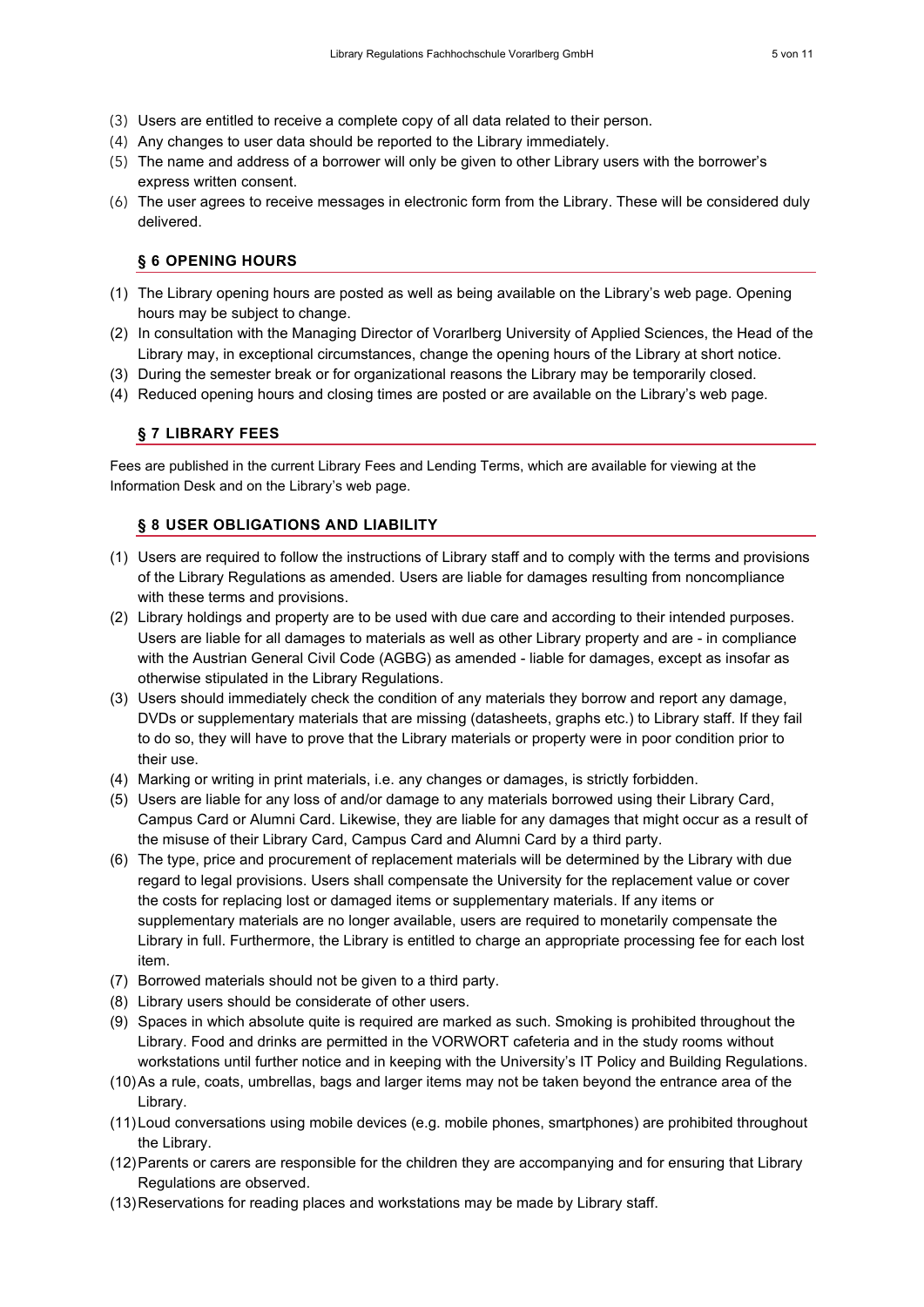- (14)Study rooms are primarily available for the faculty, students and staff of Vorarlberg University of Applied Sciences.
- (15)Study rooms that are required for more than one day may be reserved until further notice via the online Catalogue.
- <span id="page-5-0"></span>(16)Use of materials is subject to compliance with copyright restrictions.

#### **§ 9 LIBRARY LIABILITY**

- (1) Neither the Library nor Vorarlberg University of Applied Sciences are liable for the theft or loss of or damage to objects or valuables that have been brought into the Library. This also applies to objects that are kept in Library lockers or study rooms.
- (2) No liability will be accepted for any damages to players, computers etc. that occur from using Library media, e.g. as a result of non-compatible CDs and DVDs, viruses etc., or for any other reason.
- (3) The Library and Vorarlberg University of Applied Sciences are only liable for such damage to property that results from intent or gross negligence on the part of the faculty and staff of Vorarlberg University of Applied Sciences.

#### <span id="page-5-1"></span>**§ 10 THE LIBRARY'S RIGHT TO SEARCH**

- (1) Library and Building Management Staff are entitled to ask that the contents of briefcases, bags, rucksacks etc. and of other containers are shown to them. Failure to do so may result in the suspension of Library privileges as well as the right to access the Library. In case of suspicion of any illegal behaviour, Vorarlberg University of Applied Sciences reserves the right to inform the police.
- (2) Library and Building Management Staff are entitled to ask any person on Library premises to provide proof of identification. Failure to do so may result in the person being asked to leave Library premises and/or the University campus.

#### <span id="page-5-2"></span>**§ 11 GRADUATION, END OF ENROLMENT OR EMPLOYMENT, BOOK RETURNS**

Prior to graduation or upon terminating their studies for whatever reason, students are required to return all Library materials they have borrowed to the Library's Information Desk and pay any outstanding fees. Failure to do so may delay a student's graduation. Faculty and staff are also required to return all materials in their possession to the Library and pay any outstanding fees upon termination of employment.

#### <span id="page-5-3"></span>**§ 12 LIBRARY FEES AND LENDING TERMS**

<span id="page-5-4"></span>The Library is entitled to issue Library Fees and Lending Terms in addition to its Library Regulations.

#### <span id="page-5-5"></span>2 **USE OF THE LIBRARY'S HOLDINGS IN THE LIBRARY**

#### **§ 13 OPEN ACCESS HOLDINGS**

- (1) Open access holdings are catalogued and are freely accessible for all users. The Library staff will not reserve or access books.
- (2) Materials should be placed on the book trolleys after use.
- (3) The Library staff is entitled to assign specific workstations or work areas to Library users.
- <span id="page-5-6"></span>(4) Certain holdings and types of materials may only be used in allocated areas.

#### **§ 14 REFERENCE HOLDINGS**

- (1) Reference materials may not be borrowed and may only be used in the Library. In particular, these include:
	- Reference works, catalogues, loose-leaf collections
	- Newspapers, current periodicals
	- Standards catalogues
	- Semester reserve shelves
	- Individual materials with multiple copies

Reference materials are marked as such.

(2) The Head of the Library may remove materials from the open access holdings as necessary.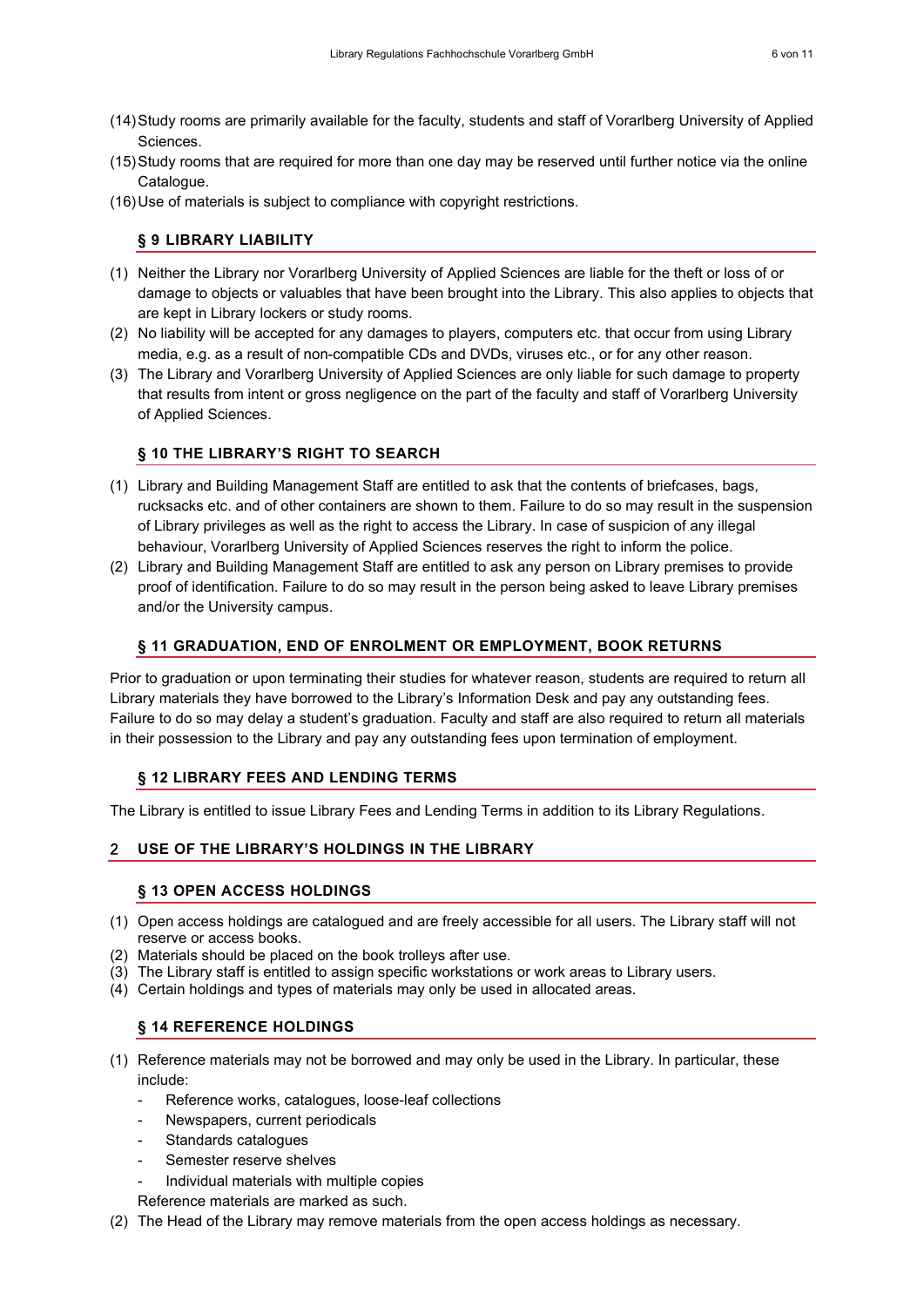# <span id="page-6-0"></span>**§ 15 SEMESTER RESERVE SHELVES**

Faculty of Vorarlberg University of Applied Sciences may establish a semester reserve shelf for the duration of their course(s). Items that are allocated to the semester reserve shelves are considered to be part of the Library's reference holdings until further notice and are subject to the regulations concerning reference materials.

#### <span id="page-6-1"></span>**§ 16 SPECIAL MATERIALS**

<span id="page-6-2"></span>Users should contact Library staff if they wish to use special materials.

## **§ 17 RESEARCH WORKSTATIONS**

- (1) The computer research workstations are primarily reserved for bibliographic and academic use and for "selective" research.
- (2) Use of these computers is free of charge. If users do not supply their own paper, printing is subject to charges.
- (3) In addition, the following conditions apply:
	- Illegal use of the research workstations is prohibited; any misuse is strictly forbidden.
	- Users assume full legal responsibility for the lawful use of this technical equipment in accordance with copyright law, information law, criminal law etc.
- (4) Users are prohibited from making any changes to the configuration of the computers.
- <span id="page-6-3"></span>(5) Use of Library Holdings Outside of the Library.

# <span id="page-6-4"></span>3 **USE OF LIBRARY HOLDINGS OUTSIDE OF THE LIBRARY**

## **§ 18 LIBRARY LOANS**

- (1) Users with borrowing rights are entitled to borrow designated materials from the Library using their Library Card, Campus Card or Alumni Card.
- (2) Materials may not be borrowed in another person's name or given to a third party.
- (3) Loan periods depend on the type of material and the user's status. Loans are generally divided into regular loans and long-term loans.
	- Regular loans are for items that are not subject to any special regulations.
	- Long-term loans are for items that are part of faculty or departmental libraries.
	- The length of regular loans can be found in the Library Fees and Lending Terms.
- (4) All Library materials must either be checked out at the Information Desk or electronically. Library staff are authorized to check the validity and legality of Library Cards, Campus Cards or Alumni Cards. Library Cards, Campus Cards or Alumni Cards may be withdrawn if there is suspicion of misuse.
- (5) In case of repeated violations against the terms and provisions of the Library Regulations (as amended) concerning borrowing materials, Library users may have their borrowing privileges suspended and their accounts closed.

#### <span id="page-6-5"></span>**§ 19 LOAN PERIODS / RENEWALS**

- (1) Information on loan periods and the number of possible renewals can be found in the Library Fees and Lending Terms. The Library may request the return of materials prior to the end of a loan period, especially if such materials are urgently required for research or teaching purposes. Materials that are no longer needed should be returned to the Library prior to the end of a loan period.
- (2) Users may renew materials prior to the end of a loan period using the Library Catalogue. The Library may, however, request to see borrowed materials prior to renewal.
- (3) Loans may not be renewed if another Library user has requested the borrowed items.
- (4) In such cases, any renewals may be revoked.
- (5) If any items are overdue, users are generally not able to renew any other items they have borrowed.
- (6) As a rule, loans of an indefinite period are not allowed.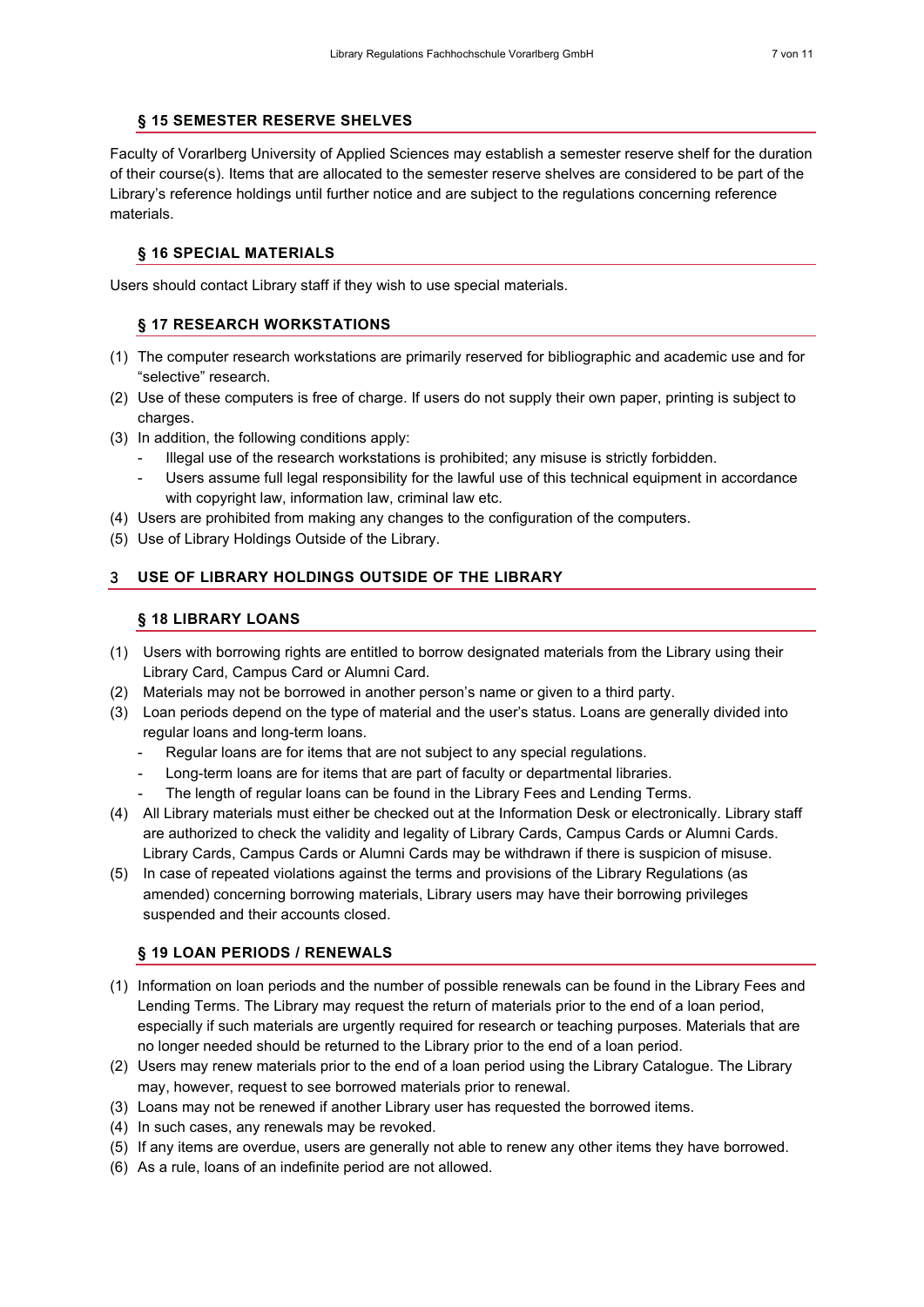## <span id="page-7-0"></span>**§ 20 NUMBER OF LOAN ITEMS**

<span id="page-7-1"></span>The number of items that may be borrowed depends on the type of materials and the user's status. Please see the current version of the Library Fees and Lending Terms.

## **§ 21 RESERVING MATERIALS**

- (1) Borrowed items can be reserved online using the Library Catalogue. Users are informed as soon as the borrowed items have been returned to the Library. If users do not collect reserved items within the time period stated in the Library's notification, this may result in the reallocation of the materials.
- (2) The Library can limit the number of reserved items and/or not accept any requests for a temporary period.
- (3) Users are prohibited from reserving several copies of the same work.
- (4) The Library does not disclose any information about the ordering, reserving or borrowing of materials.
- (5) In important cases, the Library may prioritize the request of an item, which has priority over all existing requests. Users who have placed requests will be informed of the resulting delay.

#### <span id="page-7-2"></span>**§ 22 RETURNS**

- (1) Borrowed items must be returned with any supplemental materials in proper condition to the Library's Information Desk by the end of the loan period at the latest. It is important to note that borrowers are responsible for the loss of any items until these have been returned to the Library.
- (2) Items may be returned via the book drop on the ground floor of Building C outside of Library opening hours. Exceptions are interlibrary loans. Users are responsible for any damage to or loss of items that are not placed directly into the book drop. They are also responsible for compensating the Library in full or for the replacement of any items. The book drop is regularly emptied. However, there is no guarantee that the book drop is always in use.

#### <span id="page-7-3"></span>**§ 23 REMINDERS**

- (1) If borrowed materials (Library or interlibrary loans) are overdue, the Library will inform the user and request that the materials be returned. A fine will also be charged.
- (2) Fees and fines can be found in the Library Fees and Lending Terms as amended.
- (3) The Library may suspend a user's borrowing and interlibrary-loan privileges if he/she does not return the items and settle any outstanding fees. Repeat offences may lead to the suspension of Library privileges as well as the right to use the Library.
- (4) If items are not returned after the third reminder, the Library can replace the items at the borrower's expense or require the borrower to compensate the Library in full (see Section 8). Furthermore, the Library may take administrative action against the borrower or start legal proceedings. The borrower will be liable for any fines and he/she will also be liable for any legal and court costs.
- (5) Users are required to regularly check their e-mail accounts. E-mails are therefore considered to be duly delivered. Reminders and notifications are considered to be duly delivered three days after they have been sent by post if they are sent to the last known postal address. If users cannot be reached – for whatever reason – they are liable for any costs incurred.

#### <span id="page-7-4"></span>**§ 24 FACULTY / STAFF LIBRARIES**

Loans of an indefinite period are prohibited. The permanent faculty and staff of Vorarlberg University of Applied Sciences may establish a faculty / staff library and keep the materials required for their daily work in their offices. Such materials remain the property of Vorarlberg University of Applied Sciences. Materials in faculty / staff libraries should be kept to a minimum.

#### <span id="page-7-5"></span>**§ 25 DEPARTMENTAL LIBRARIES**

In justified cases, research, administrative and academic departments may establish libraries. A member of faculty or staff should be appointed to administer the library.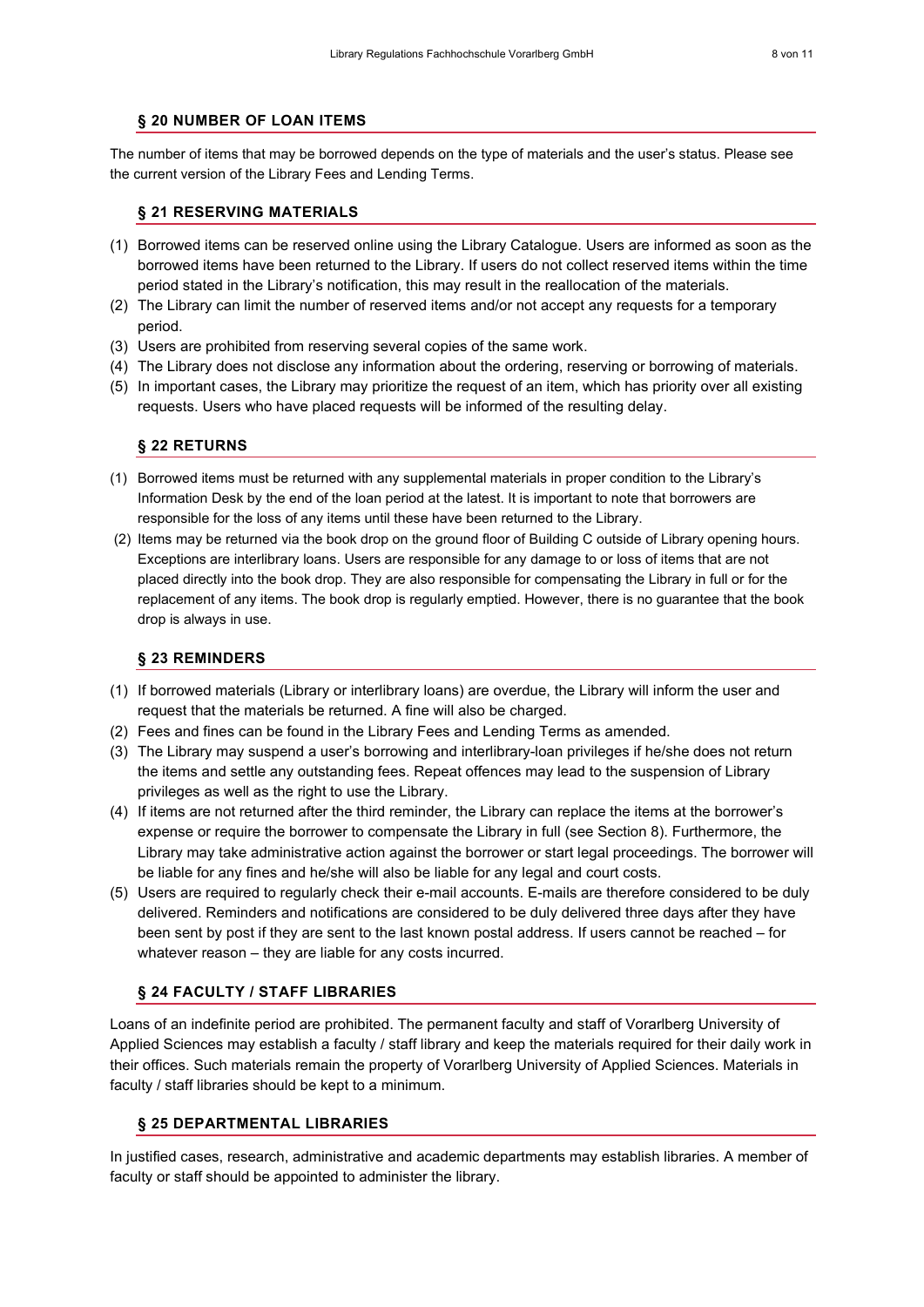#### <span id="page-8-0"></span>**§ 26 GENERAL INFORMATION**

- (1) Detailed information about faculty, staff and departmental libraries can be found on Inside.
- (2) The person responsible for the library is liable for the loss of or damage to any materials in the library.
- <span id="page-8-1"></span>(3) The Library is entitled to conduct audits.

#### **§ 27 NOTIFICATIONS**

<span id="page-8-2"></span>The Library can request reimbursement for notifications.

#### **§ 28 POSTING OF MATERIALS**

- (1) Library materials are generally not sent by post.
- (2) In urgent and exceptional cases, materials can be sent within Austria at a charge. The borrower should be in possession of a valid Library Card, Campus Card or Alumni Card and submit a written request. All costs shall be borne by the borrower. The Library is also entitled to bill the borrower for any administrative costs.

#### <span id="page-8-4"></span><span id="page-8-3"></span>4 **OTHER USES**

#### **§ 29 ELECTRONIC MEDIA**

- (1) Electronic media (databanks, e-books, e-journals etc.) are available for use in the Library by Library users with borrowing rights. Faculty, staff and students of Vorarlberg University of Applied Sciences can access electronic media throughout the campus as well as off campus using a VPN connection or Shibboleth.
- (2) The extent of use is determined by each individual source provider.
- (3) Users are required to observe the provider's contract and licence terms in case of any compensation claims.
- (4) Licence terms can be viewed upon initial access of the electronic information source, at the provider's website or on the Library's web page.
- (5) Furthermore, data from electronic information sources (as far as this is determined by the provider) may only be used, printed and saved for personal use and research. The mass printing or saving of articles, complete journals or books is prohibited.
- (6) Copyright restrictions must be adhered to.
- (7) Electronic materials may not be given to a third party either electronically or in print form.
- (8) The Library assumes no responsibility with regards to the accuracy, completeness or topicality of the data contained in the electronic information sources it provides. The Library is not liable for damages that might occur from temporary loss of services or disruption in the access to any electronic information sources.

#### <span id="page-8-5"></span>**§ 30 INTERLIBRARY LOANS**

- (1) Materials required for research or for educational purposes that are not within the Library holdings of Vorarlberg University of Applied Sciences can be ordered from other libraries or document delivery services in accordance with both the VÖB recommendations for handling interlibrary loans and document deliveries and the regulations governing international library loans.
- (2) A written interlibrary loan request form must be submitted to the Library.
- (3) The number and length of the loans are determined by the lending library, but may also be limited by Vorarlberg University of Applied Sciences.
- (4) Users are informed as soon as the requested items have been delivered. Items that are not collected are returned to the lending library at the end of the loan period or at the request of the lending library.
- (5) Fees are determined by the Library Fees and Lending Terms of Vorarlberg University of Applied Sciences and the Austrian and international regulations governing interlibrary loans or by the lending library.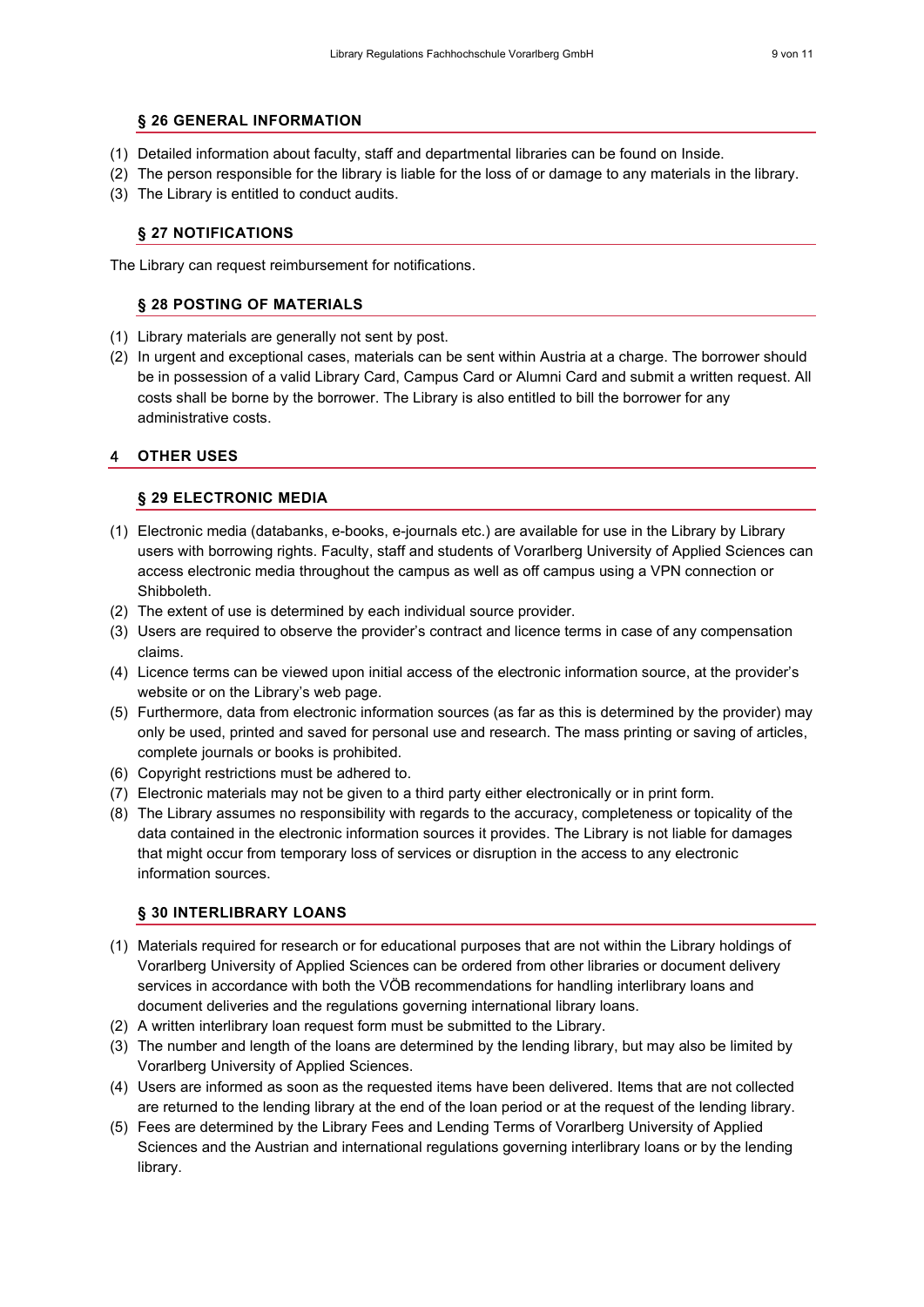- (6) Use of the materials is subject to the rules and regulations of the lending library. Requests for renewals and requests for special permissions should be made to the Library of Vorarlberg University of Applied Sciences and not to the lending library.
- (7) Any costs also for uncollected materials are to be paid by the user.
- (8) It is prohibited to give interlibrary loan materials to a third party.
- (9) The user is liable for all costs (including all overdue fines and processing fees) resulting from the loss of or damage to materials or for overdue items; in any case, the user will be billed for any costs incurred by the lending library.
- (10)Materials ordered via interlibrary loan must be picked up in person at the Library's Information Desk. Items may also be picked up by an authorized person if the borrower has signed a written consent form. Materials ordered via interlibrary loan must be returned to the Library's Information Desk. Use of the book drop is not permitted for such materials.

## <span id="page-9-0"></span>**§ 31 INFORMATION**

As part of its work, the Library provides oral and written information. This information is advisory only. The Library does not accept any liability for the accuracy, completeness or topicality of such information, nor any liability for the information provided in the Writing Centre. The Library is entitled to charge reasonable fees for research.

#### <span id="page-9-1"></span>**§ 32 MAKING COPIES**

- (1) The Library has photocopiers. Copies are subject to a charge.
- (2) The number of copies is to be kept to a minimum as required by personal use.
- (3) Copies may be prohibited for individual items or certain holdings. In particular, the copying of electronic media (CDs, DVDs etc.) is prohibited.
- (4) Faculty and staff of Vorarlberg University of Applied Sciences have prioritized access to photocopiers as required.
- (5) The photocopiers may not always be available.
- <span id="page-9-2"></span>(6) Users are responsible for adhering to copyright restrictions.

# **§ 33 SPECIAL USES**

- (1) The following uses do not constitute generally permissible use of the library:
	- a. The provision of materials for exhibition purposes
	- b. The provision of materials for the production of copies for public consumption
- <span id="page-9-3"></span>(2) Such uses are subject to special requirements and are dealt with on a case-by-case basis.

# <span id="page-9-4"></span>5 **STUDY ROOMS AND LOCKERS**

#### **§ 34 KEYS**

- (1) Registered users can request a key to a study room or locker from Library staff.
- (2) Users are responsible for the key. If a study room or locker is used by more than one user, users should designate one person who is registered with the Library as the key holder.
- (3) Loss of a key should be reported to the Library immediately.
- (4) The user registered as the key holder is liable for any costs resulting from the loss of or damage to the key or damage to the lock or study room (e.g. key replacement, lock replacement, repairs etc.).

# <span id="page-9-5"></span>**§ 35 STUDY ROOMS**

- (1) Study rooms may only be used for studying or conducting research.
- (2) Users who have booked study rooms may take bags and drinks in reclosable containers into them until further notice. Library materials taken into study rooms should be used with care. Users are responsible for any damages resulting from incorrect use.
- (3) All reference materials (marked with a black dot) have to be returned before closing time. Any literature that is required for longer than a day must be checked out at the Information Desk.